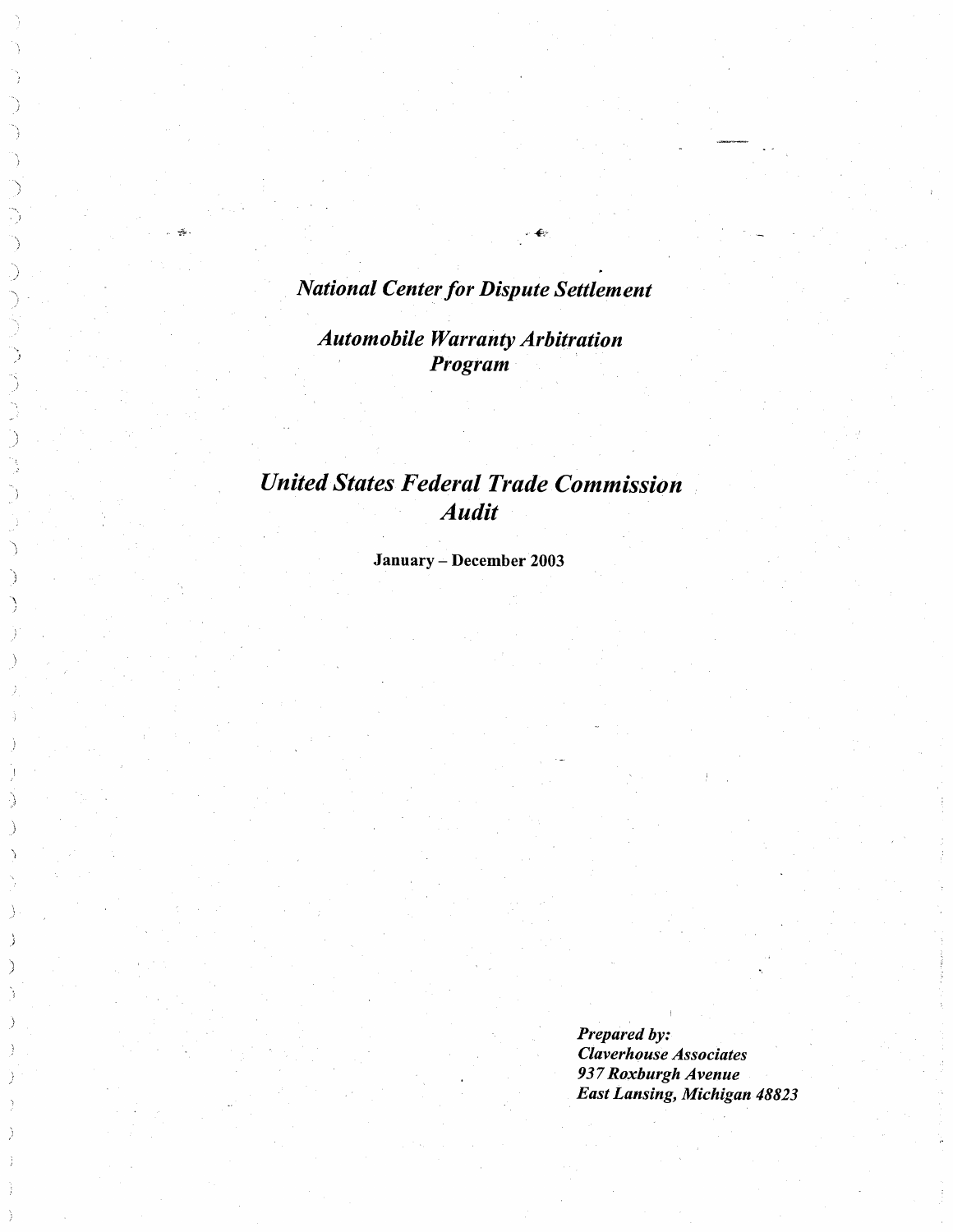# Table of Contents

|             | <b>PAGE</b>                                                            |
|-------------|------------------------------------------------------------------------|
| $-45.$      | INTRODUCTION $\cdots \cdots \cdots \cdots \cdots \cdots \cdots \cdots$ |
| L.          |                                                                        |
| П.          |                                                                        |
| III.        | FIELD AUDIT OF THREE GEOGRAPHICAL AREAS  29                            |
|             |                                                                        |
|             |                                                                        |
|             |                                                                        |
| IV.         |                                                                        |
| $V_{\cdot}$ | SURVEY AND STATISTICAL INDEX COMPARATIVE                               |
| VI.         | AUDIT RELATED REGULATORY REQUIREMENTS  65                              |
| VII         |                                                                        |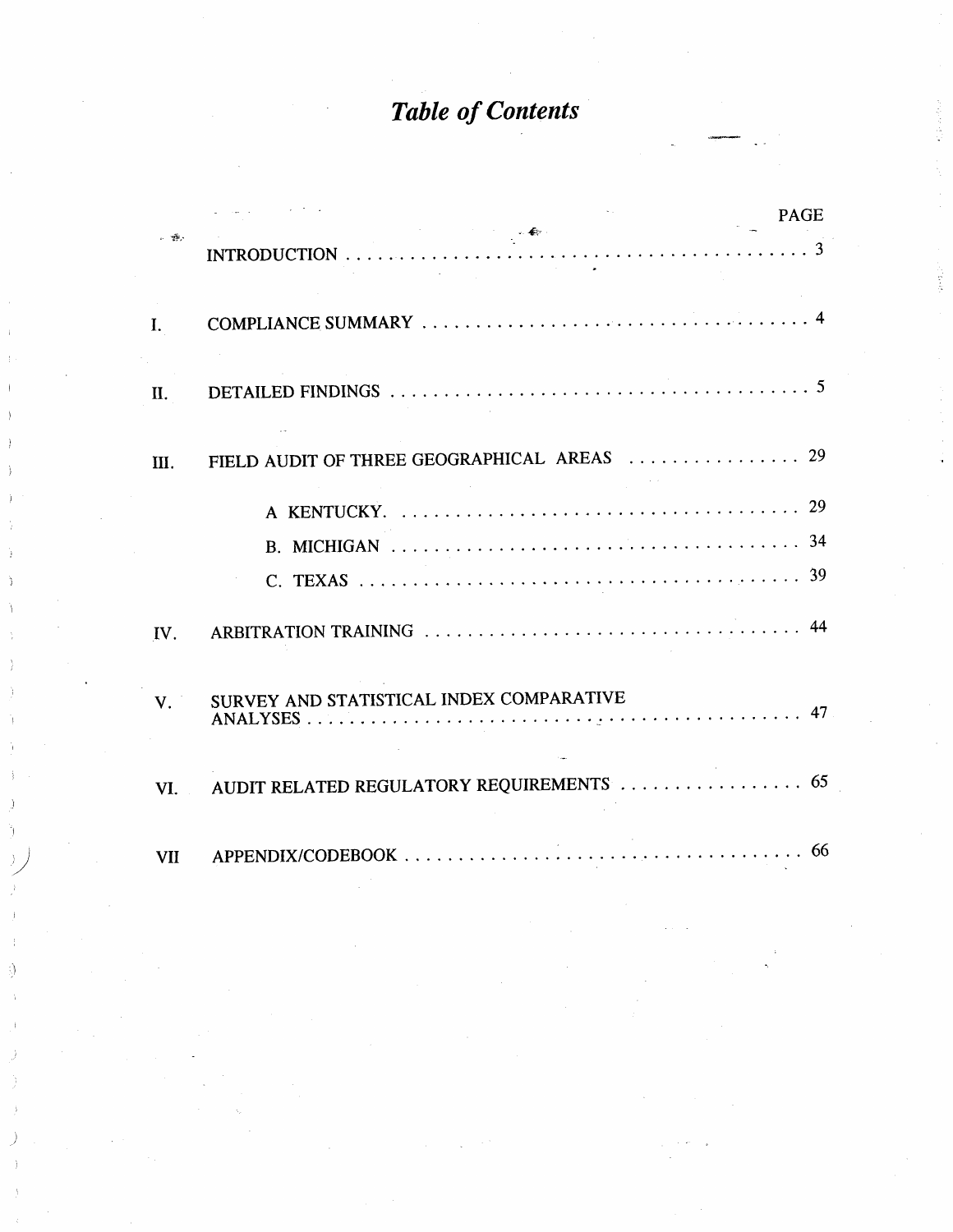# **Introduction**

This 2003 audit of NCDS' Arbitration Process is performed pursuant to the 1975 federal warranty law, the Magnuson-Moss Warranty Federal Trade Commission Improvement Act and Rule on Informal Dispute Settlement Procedures, 16 C4F.R. Part 703 (hereafter referred to as Rule 703).

Claverhouse Associates, a firm specializing in arbitration, mediation, and program auditing, performed the audit, which was conducted under the supervision of Kent S. Wilcox, President and Senior Auditor. The statistical survey was conducted by the Center for Survey Research a division of the Institute for Public Policy and Social Research at Michigan State University.

Arrangements to conduct the audit were initiated by an invoice submitted in early 2004. Claverhouse Associates coordinated field audits, statistical survey planning, and arbitration training with the program's independent administrator, The National Center for Dispute Settlement (NCDS). This year's report was performed as a review of the National Center for Dispute Settement as an independent administrator for multiple automobile manufacturers. The manufacturers participating in the NCDS automobile warranty arbitration program included in this national audit are: Toyota, Lexus , DaimlerChrysler, Mitsubishi, and Porsche. There are a few exceptions, wherein our review is manufacturer-specific, such as the requirement for manufacturers to inform consumers of the availability of the dispute resolution program whenever a warranty dispute arises.

Hearings held in Kentucky, Michigan, and Texas were included in the on-site field inspections. Visits to these locations were arranged to coordinate with scheduled arbitration hearings. In addition, we audited arbitrator training conducted in Grapevine, Texas, August  $27-29$ ,  $2004$ . Thus, field audits of the arbitration hearings and arbitrator training are sometimes conducted in the current calendar year rather than in the audit year but are assumed to reflect operations as they existed in the audit year (2003). Performing the field audits during the actual audit year would require initiating the audit much earlier and using a two-phased format: one commencing during the actual audit period and the other in the following year, after all annual statistics had been compiled. All case fies inspected were generated during 2003 as required.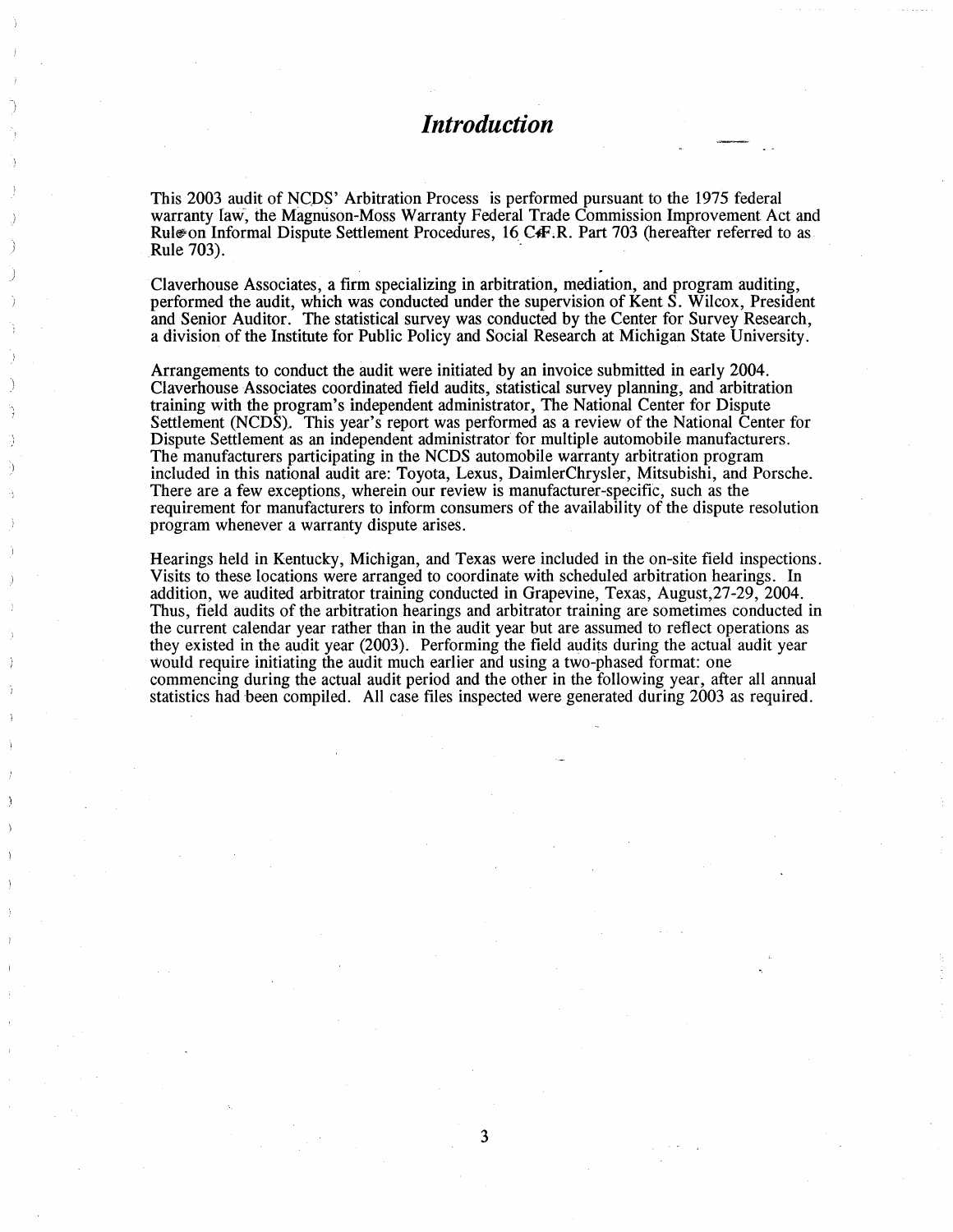# SECTION I

# Compliance Summary

This is the initial Claverhouse Associates independent annual audit of the National Center for Dispute Settlement (NCDS) national third-party informal dispute resolution mechanism, called the Automobile Warranty Arbitration Program (AWAR), as it is administered by the National Center for Dispute Settlement. We have conducted several audits of the NCDS administered warranty arbitration program, but these reviews were of manufacturer centered and were manufacturer-specific.

# Overall NCDS Dispute Settlement Program Evaluation

The NCDS third-party dispute mechanism, Automobile Warranty Arbitration Program (A W AP), is, in our view, in substantial compliance with the requirements of the Magnuson-Moss Warranty Federal Trade Commission Improvement Act and Rule on Informal Dispute Settlement Procedures, 16 C.F.R. Part 703.

The three regions audited, Kentucky, Michigan, and Texas, all function in compliance with FTC Rule 703. Details of the field audits and any minor irregularities found are discussed in Section III of this report.

Our random sample survey confirmed the overall validity of the statistical indexes created by the National Center for Dispute Settlement. ' Our original survey sample consisted of 700 closed cases<sup>2</sup>, of which we completed surveys for 316 customers. As we have found in other audits, surveyed customers tended to report favorably on the program when the results of their cases were, in their view, positive. Conversely, those who received no award , or received less than they expected, were more likely to report dissatisfaction with the AWAP. As has been true in most audits we have conducted for various programs , the few statistically significant differences between the figures reported by the  $A\hat{W}A\hat{P}$  and the survey findings were deemed to be easily understandable and do not suggest unreliable reporting by the program. For a detailed discussion, see the survey section of this report.

Arbitrators, AWAP personnel, and regulators we interviewed at both the state and federal jurisdictions viewed training for arbitrators as an important component of the program. The training provided for the AWAP arbitrators advances many of the AWAP objectives. Providing such training is, in our view, consistent with the broad regulatory requirement for fairness. The training component, in our view, comports with the substantial compliance requirements for a fair and expeditious process pursuant to the federal requirements.

 $<sup>1</sup>$  There were, of course, discrepancies in some areas, as we have come to expect, but those we</sup> identified are either of no real consequence or are very understandable and without significant regulatory implications. Discrepancies are detailed in the survey section of the report.

 $2 \text{ The sample was drawn from a universe of } 3,722 \text{ closed cases.}$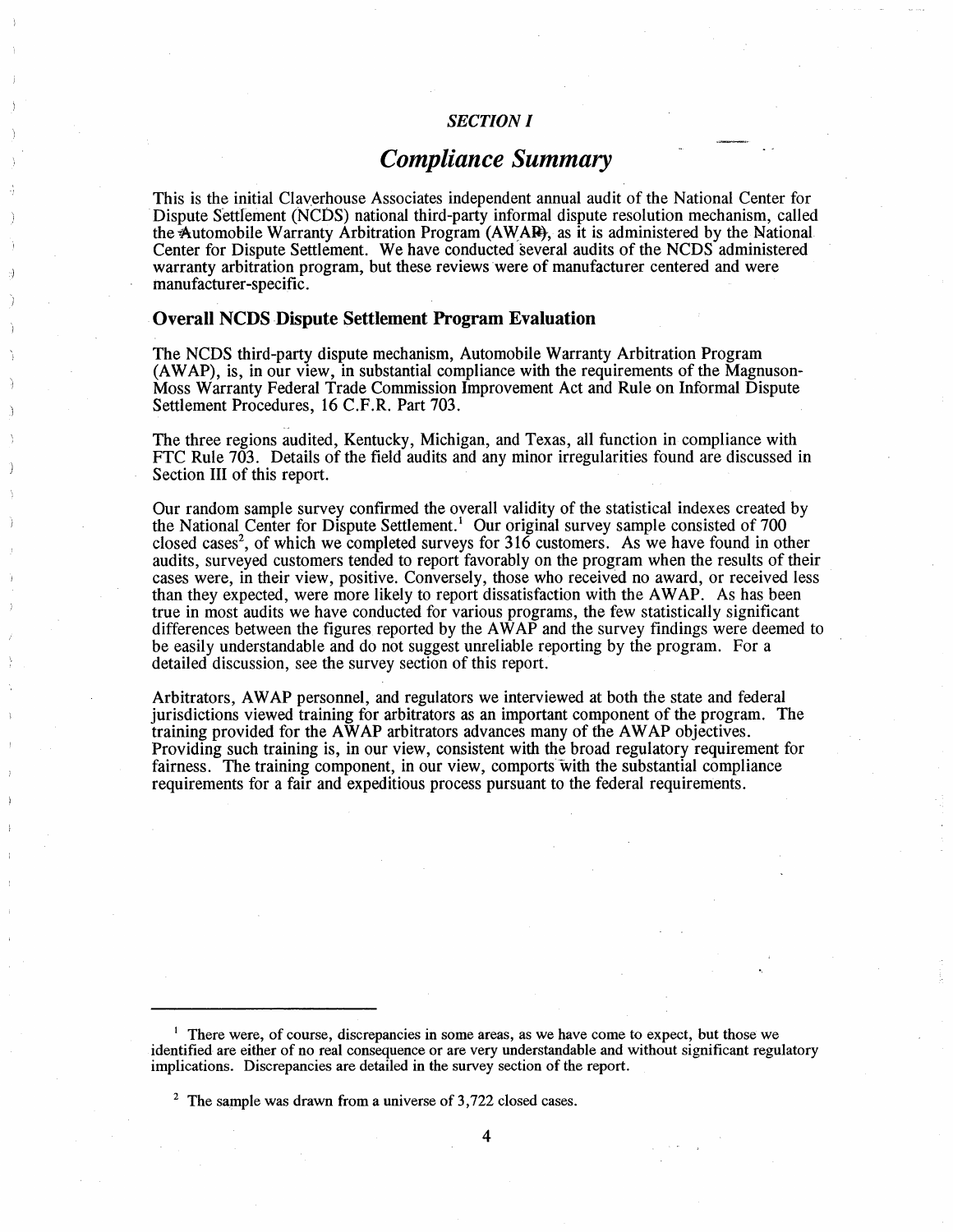## SECTION II

# Detailed Findings

This section addresses the requirements set forth in 16 C.F.R. Para 703.7, of Public Law 93-637 (The Magnuson-Moss Warranty Act, 15 U.S. C. 2301. et seq.).

After each regulatory requirement is set forth, the audit's findings are recorded, discrepancies are noted, and recommendations are made where appropriate.  $\cdot$ 

This audit covers the full calendar year 2003. An important component of the audit is the survey of a randomly selected sample of 316<sup>3</sup> NCDS' Dispute Settlement Program applicants whose cases were closed in 2003 and found to be within the AWAP's jurisdiction.

We analyzed several NCDS generated statistical reports covering the AWAP operations in the United States. The reports were provided to us by Mr. Brian Dunn, Director of Dispute Settlement Services, National Center for Dispute Settlement, Dallas, Texas.

We performed field audits of the AWAP as it operates in Kentucky, Michigan, and Texas. We also examined a random sample of current (i.e., 2003) case files for accuracy and completeness. A random sample of case fies was drawn from all case files for the years 2000- 2003 and inspected them to ensure that these records are maintained for the required four-year period. ' In the areas covered by each region, we surveyed several dealerships to see how effectively they carry out the information dissemination strategy developed by manufacturers to assist them in making customers aware of the AWAP.

In addition, we monitored arbitration hearings in Georgetown, Kentucky; Grand Blanc, Michigan; and Houston, Texas, and interviewed arbitrators and AWAP/NCDS administrative personnel.

To assess arbitrator training, we monitored the NCDS-sponsored training session held in Dallas/Ft. Worth, Texas, in August of 2004. In addition to monitoring the training itself, we interviewed the trainees (both before and after the training), the training staff, and reviewed the training materials.

REQUIREMENT:  $\S$  703.7 (a) [ Audits]

(a) The mechanism shall have an audit conducted at least annually to determine whether the mechanism and its implementation are in compliance with this part. All records of the mechanism required to be kept under 703. 6 shall be available for audit.

#### FINDINGS:

This is the initial (2003) Claverhouse Associates annual audit of NCDS AWAP informal dispute settlement program.

5

 $3$  Our objective was to complete 300 interviews from our original sample of approximately 750. Experience demonstrates that completing exactly 300 is not likely. The precise sample size is discussed in detail in the Survey Section of this report.

<sup>&</sup>lt;sup>4</sup> Some participating manufacturers are new to the NCDS program and therefore do not have case files covering the entire 4-year period.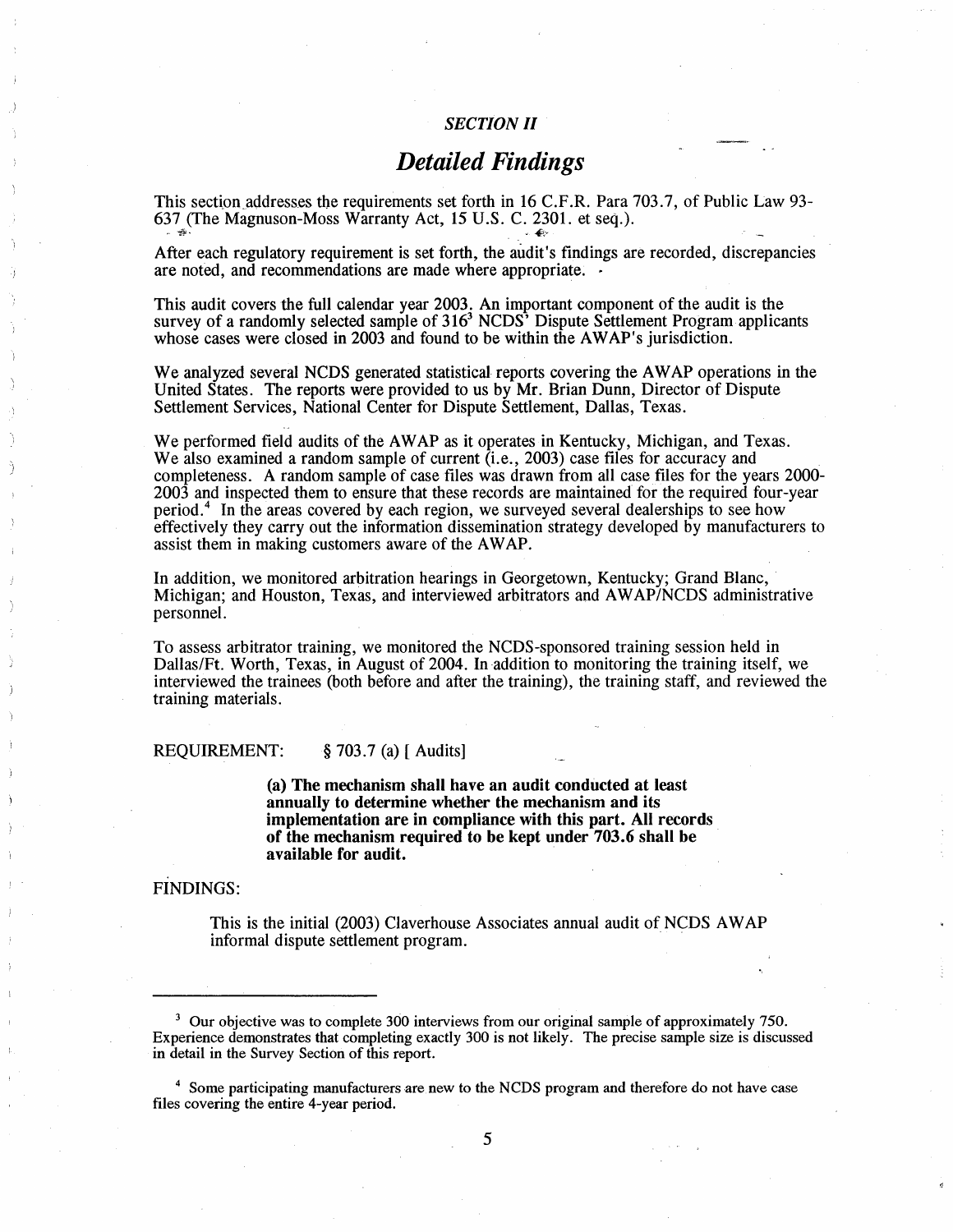Records pertaining to the NCDS' AWAP that are required to be maintained by 703. 6 (Record- keeping) are being kept and were made available for our review.

REQUIREMENT:  $\S$  703.6 (a) [Recordkeeping]

 $\epsilon_{\hat{f}}$ . (a) The mechanism shall maintain records on each dispute referred to it which shall include: .

(1) Name, address, telephone number of the consumer;

(2) Name, address, telephone number and contact person of the warrantor;

(3) Brand name and model number of the product involved; (4) The date of receipt of the dispute and the date of disclosure to the consumer of the decision.

#### FINDINGS:

The information referenced in subsections I through 4 is available from the staff of the National Center for Dispute Settlement, who provided us with access to all pertinent information, which is maintained as required. Our inspection of randomly selected case files for each of the three regions validated these findings. The inspections of case files took place at the headquarters of the program's independent administrators. Our review of randomly selected cases drawn from the four-year period (2000-2003) demonstrated that the case files were maintained in 2003, as required.

#### DISCREPANCIES:

The few administrative irregularities found, while appropriately noted, are relatively inconsequential and do not pose any serious undermining of the program's *substantial compliance* status. The AWAP meets this regulatory requirement and any inconsistencies we found were of the minor and inconsequential variety likely to be found in any large administrative program. The minor inconsistencies are highlighted in the appropriate sections of the report.

#### REQUIREMENT: § 703.6 (a) (5)

(5) All letters or other written documents submitted by either party; (6) All other evidence collected by the mechanism relating to the dispute including summaries of relevant and material portions of telephone calls and meetings between the mechanism and any other person (including consultants described in 703.4 (b) ;

(7) A summary of any relevant and material information presented by either party at an oral presentation;

(8) The decision of the members including information as to date, time and place of meeting, and the identity of members voting; or information on any other resolution;

#### FINDINGS:

Some case fies contained, in addition to the various standard fie entries, other communications submitted by the parties. Nothing in our findings suggests that any material submitted by a party was not included in the fie, and every indication is that the files were complete. We made no attempt, however, to validate the existence of summaries of relevant and material telephone calls " and other such information since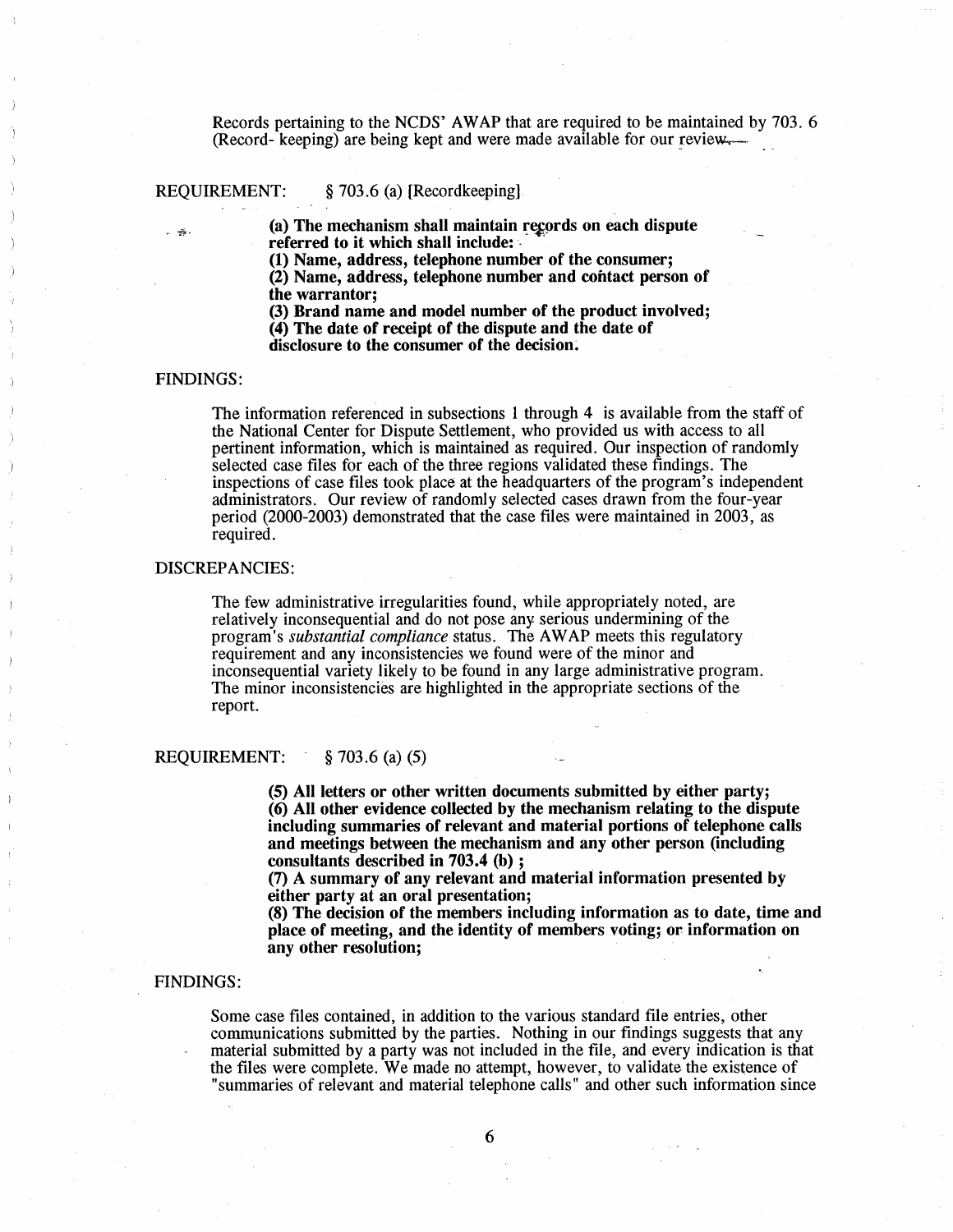we had no way of knowing whether such telephone calls took place. This is also true for documents such as follow-up letters. A review of this type may be theoretically possible, but it is not practical without having some objective measure against which to compare the contents of the tile. Even in the theoretical sense, such a review assumes customers keep exact files of all correspondence, notes, and phone calls pertaining to their A W AP cases. To validate this dimension, the audit would entail retrieving all such files as a first step. The obvious impracticality of that places such a review beyond the scope of the audit. .

Information required in subsection 8 can be found on tie Arbitration Data Entry form used by NCDS. This form also contains the essence of the decision along with most other information pertinent to the case.

#### DISCREPANCIES:

#### None

The required records were all available, appropriately maintained, and properly kept. Any exceptions were merely incidental and have no significant bearing on the program's compliance with the regulations.

## REQUIREMENT:  $\&$  703.6 (a) (9-12)

(9) A copy of the disclosure to the parties of the decision;  $(10)$  A statement of the warrantor's intended action(s); (11) Copies of follow - up letters ( or summaries of relevant and material portions of follow - up telephone calls) to the consumer, and responses thereto; and (12) Any other documents and communications (or summaries of relevant and material portions of oral communications) relating to the dispute.

#### FINDINGS:

The information set forth in items 9 and 10 is maintained as required.<sup>5</sup> As such, the information was readily accessible for audit.

The information set forth in items 11 and 12 was not audited for accuracy and completeness because of the impracticality of such a review. The examination of the case file contents revealed few instances of this type of information included in the file and yet nothing indicated that information was missing.

#### DISCREPANCIES:

None

<sup>&</sup>lt;sup>5</sup> The warrantor's intended actions are a basic part of the program and are generally applicable to all cases. All decisions rendered by arbitrator(s) will be honored by all NCDS' A W AP participating manufacturers , thereby negating any necessity for providing a document in each individual file.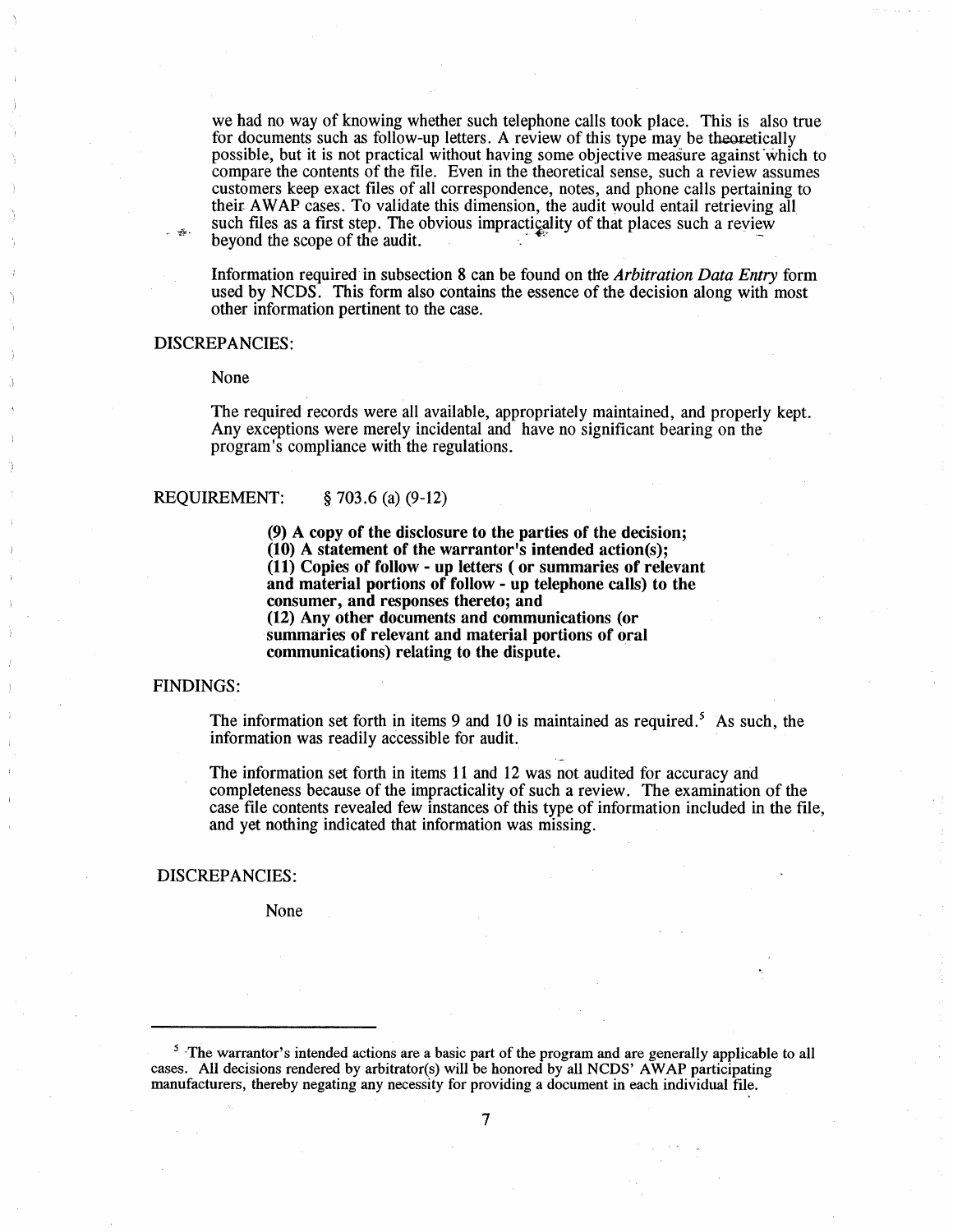# REQUIREMENT:  $\S$  703.6 (b)

(h) The mechanism shall maintain an index of each warrantor's disputes grouped under brand name and subgrouped under product model.

# FINDINGS:

These indices are maintained by Mr. Brian Dunn, Director of Dispute Settlement Services, housed at the NCDS headquarters in Dallas, Texas.

The audit includes a review and assessment of a data printout for the calendar year 2003.

The AWAP Statistics identifies 3,722 AWAP disputes filed for 2003. Of these, 2,626 were eligible for AWAP review, and 1,096 were determined by the AWAP to be outof-jurisdiction. Of the in-jurisdiction closed cases, NCDS reports that 2,110 were arbitrated and 472 were mediated.<sup>7</sup> There were 1,705 arbitrated decisions which were reported as "adverse to the consumer" per  $\S 703.6$  (E) representing 64.9% of all arbitrated cases.

Each of the participating manufacturers submitted an index of their disputes grouped under brand name and subgrouped under product model as required.

Indices are complete and consistent with all requirements. Some of the data included in these reports are compared with the tindings of our sample survey discussed in the Survey Section of this report.

#### DISCREPANCIES:

None

REQUIREMENT: § 703.6 (c)

(c) The mechanism shall maintain an index for each warrantor as will show:  $(1)$  All disputes in which the warrantor has promised some performance (either by settlement or in response to a mechanism decision) and has failed to comply; and (2) All disputes in which the warrantor has refused to ahide by a mechanism decision.

#### FINDINGS:

A W AP reports that there were no such cases in 2002. Concerning subsection 2 , the auditors are advised by NCDS that there is no reported incidence in which an NCDS A W AP participating manufacturer failed or refused to abide by a panel or arbitrator decision. As a matter of general corporate policy, all AWAP participating

<sup>6</sup> This number is not aggregated in the statistical reports provided for the audit. We arrived at this number by summing items  $(1 - 4)$  listed on the AWAP mandated statistical report.

<sup>&</sup>lt;sup>7</sup> The term "mediation" in the AWAP context does not necessarily imply that a neutral third-party assisted the parties in resolving a warranty dispute, but rather that the dispute was settled prior to an arbitrator rendering a decision.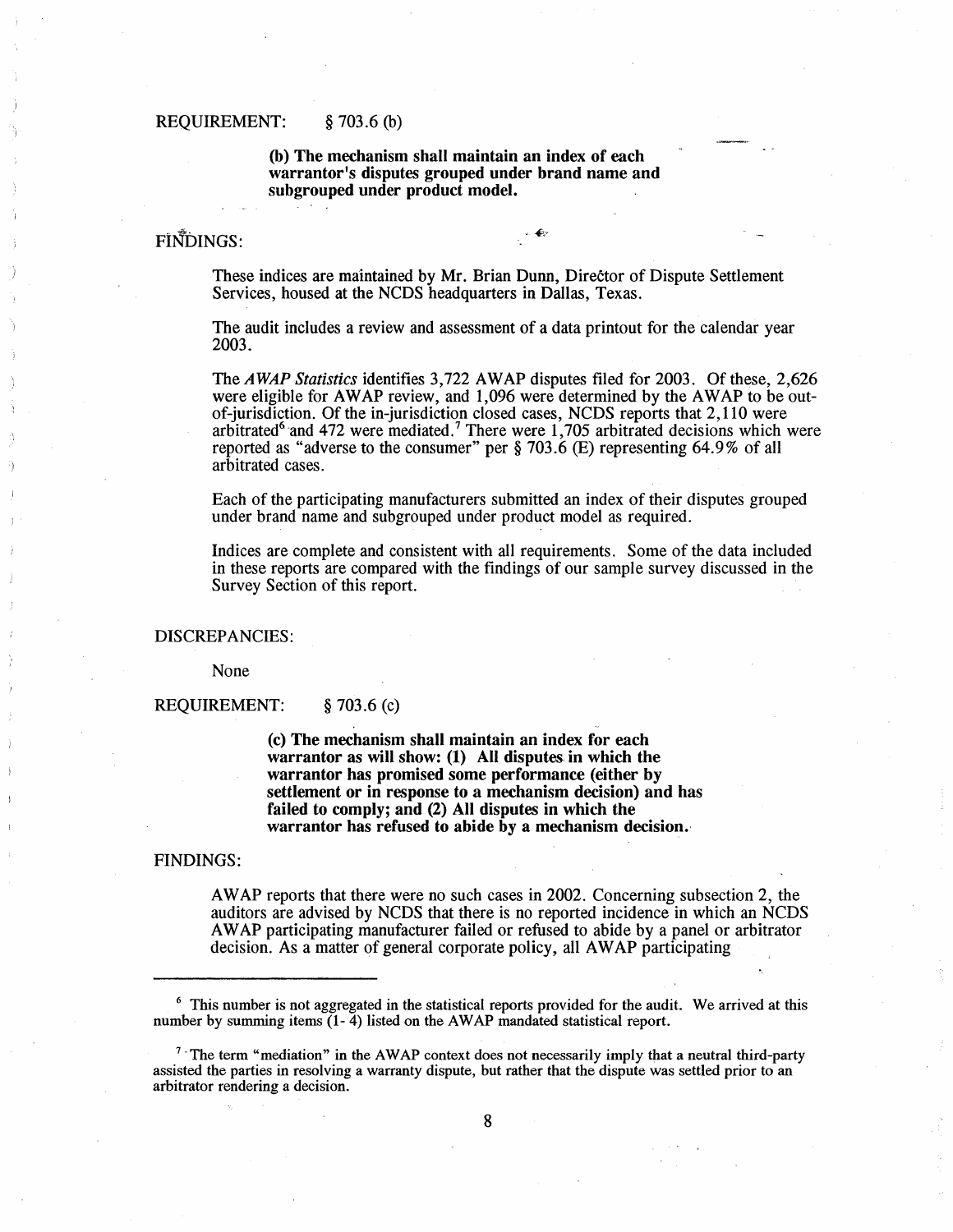manufacturers agree to comply with all AWAP decisions. This information is supplied as part of NCDS $^{\circ}$  Annual FTC -703.6 (c) (1) and (2) Report.

#### DISCREPANCIES:

None

## REQUIREMENT: § 703.6 (d)

#### (d) The Mechanism shall maintain an index as wil show all disputes delayed beyond 40 days.

#### FINDINGS:

 $\frac{1}{2}$  .

According to AWAP statistical index reports, as of December 2003, a total of 22 AWAP cases were delayed beyond 40 days. The Director of Dispute Settlement Services provided a comprehensive report of all individual cases delayed beyond 40 days during the 2003 period of the audit. This report includes the customer's name. case file number, and the number of days the case has been in process as of the date of the generation of the report. Our analysis indicates that this report meets the above requirement. Our review, however, is not designed to test the accuracy of the report. We merely determine that the mandated report is being generated. At the same time, we found nothing during our assessment review that calls into question the accuracy of any of the required statistical indexes.

#### DISCREPANCIES:

None

## REQUIREMENT: § 703.6 (e)

(e) The mechanism shall compile semi-annually and maintain statistics which show the number and percent of disputes in each of the following categories:

(1) Resolved by staff of the Mechanism and warrantor has complied;

(2) Resolved by staff of the Mechanism and time for compliance has occurred, and warrantor has not complied; (3) Resolved by staff of the Mechanism and time for

compliance has not yet occurred;<br>(4) Decided by members and wa

Decided by members and warrantor has complied;

(5) Decided by members , time for compliance has

occurred, and warrantor has not complied;

(6) Decided by members and time for compliance has not yet occurred;<br>(7) Decided

(7) Decided by members adverse to the consumer;<br>(8) No iurisdiction:

No jurisdiction:

 $(9)$  Decision delayed beyond 40 days under 703.5 (e) (1) :

(10) Decision delayed beyond 40 days under  $703.5$  (2);

(11) Decision delayed beyond 40 days for any other reason:

and

(12) Pending decision.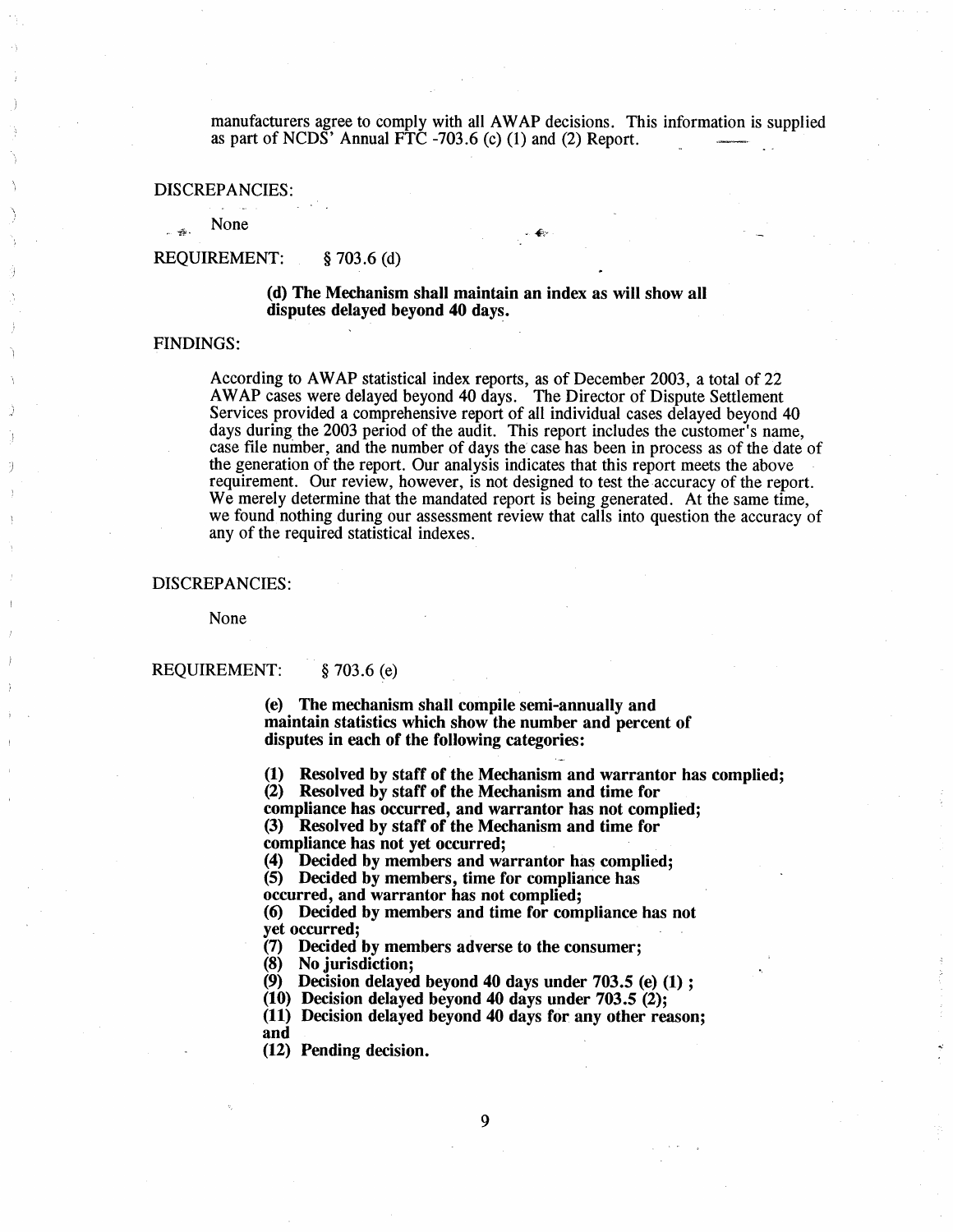#### FINDINGS:

NCDS collects and maintains the information required by  $\frac{1}{2}$  703.6 (e) in the AWAP Statistics Report supplied to us by Mr. Brian Dunn, Director of Dispute Settlement Services.

The information is available for inspection and is complete in all respects.

The figures reported in this index are analyzed in further detail in the Survey Section of this report.

#### DISCREPANCIES:

None

#### REQUIREMENT:  $\&$  703.6 (f)

#### THE MECHANISM SHALL RETAIN ALL RECORDS SPECIFIED IN PARAGRAPHS (a) - (e) of this section for at least 4 years after final disposition of the dispute.

#### FINDINGS:

(a) All of the information listed in the 12 subsections detailed in the previous section  $\hat{I}$ § 703.6 (e)) is maintained for the required four years. Any inconsistencies found would be addressed in the Survey Section of this report.

We inspected the collection of all case files for each region during our on-site visit to the NCDS headquarters in Dallas, Texas, and inspected and evaluated a random selection of case files from the four-year period for completeness. The files were appropriately maintained and readily available for audit.

(b) The NCDS Director of Dispute Settlement Services provided us with the various 2003 indices and statistical reports required by Rule 703. The corresponding reports for the previous four years are not available from some NCDS participating manufacturers because they did not administer the manufacturer's program during that period. The records are probably available from each of those manufacturers directly.

(c) (The two potential " non-compliance" categories) The information required by subsection  $(1)$  is, when applicable, maintained by NCDS. Subsection  $(2)$  is not applicable since all participating manufacturers, as a matter of corporate policy, always comply with AWAP decisions.

(d) (Complaints beyond 40 days) This information is stored on computer in the NCDS Dallas, Texas, office and is housed with Mr. Brian Dunn, the Director of Dispute Settlement Services. Any required report can be obtained from Mr. Dunn. The information is maintained as required.

(e) (Includes 12 categories of statistics) The information referenced in this section , as well as any data pertaining to this requirement, is available from the NCDS Director of Dispute Settlement Services. The 12 categories of statistics to be maintained are being kept as required.

# DISCREPANCIES:

None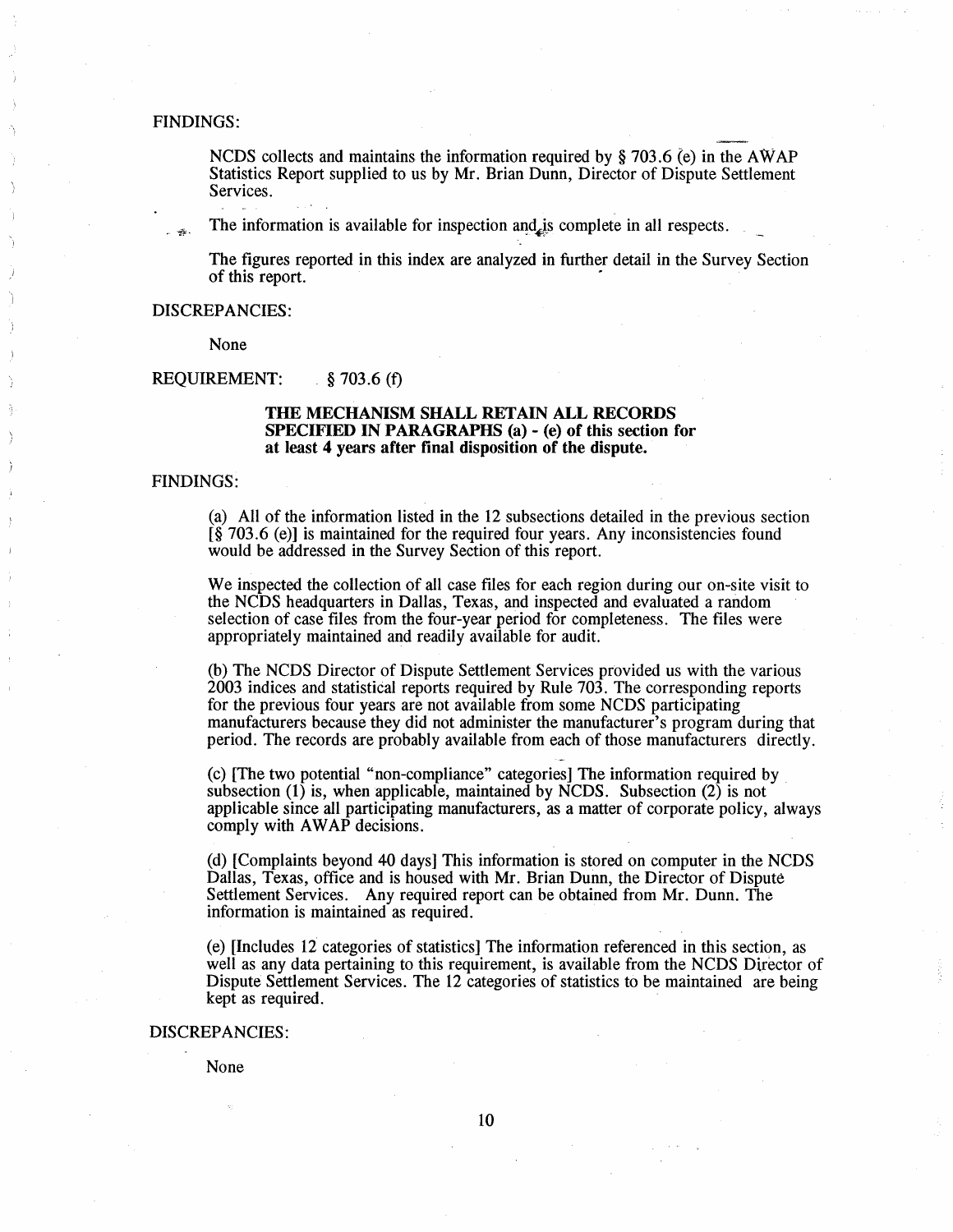Each audit provided for in paragraph (a) of this section shall include at minimum the following (1) evaluation of warrantor's efforts to make consumers aware of the Mechanism's existence as required  $\mathbf{in}^{\sharp}703.2$  (d);

(d) The warrantor shall take steps reasonably calculated to make consumers aware of the Mechanism's existence at the time consumers experience warranty disputes.

## FINDINGS:

-i.

The essential feature of both regulatory requirements cited above is timing. In our review, therefore, we give emphasis to efforts that would inform customers and ensure that they know about the existence of the A W AP at all times, as well as examining the manufacturer's strategies to alert customers to the availability of the AWAP when the customer's disagreement rises to the level that the regulations consider a "dispute."

Regardless of the excellence of a program, it is only effective if the customer knows of its existence and can access it. The " notice" requirement seeks to ensure that the program is actually usable by customers by informing them of its existence and making it readily accessible when they need it.

#### Individual Participating Manufacturer's Efforts and Assessment

(Note: In this section of the audit report, we review each of the five participating manufacturer's programs for meeting this requirement. Readers will note that we repeat regulatory language and some pertinent comments in each division for the various manufacturers because some readers will be focused strictly on a given manufacturer and to make their reading easier, we repeat the applicable regulatory language rather than requiring such readers to engage in cross-referencing and searching for such language in some other section of the report.

#### I. TOYOTA:

Toyota uses the following means by which to meet this important requirement:

- Toyota publishes a 32-page booklet, entitled Owner's Warranty Information, that briefly explains, among many other things, the NCDS process and how and where to fie an application. The pamphlet is distributed in a variety of ways, but the principal method is by way of the dealer. Dealers are to provide the brochure as part of the initial information packet given to new customers as well as making them available in the dealership. Note: Our random audits of dealerships conducted for the national audit found no consistent and significant commitment by dealers to educate their employees to provide NCDS information to customers making general inquiries about warranty-related dissatisfactions or disputes.
- Toyota publishes a 51-page booklet, entitled Owner's Warranty Rights Notifcation booklet, that contains state-specific, warranty-related regulatory information (lemon law provisions) and an application form for accessing the NCDS. The booklet provides useful and accurate information. (DATED 5/04). Like the Owner's Warranty Information booklet, it is distributed, in the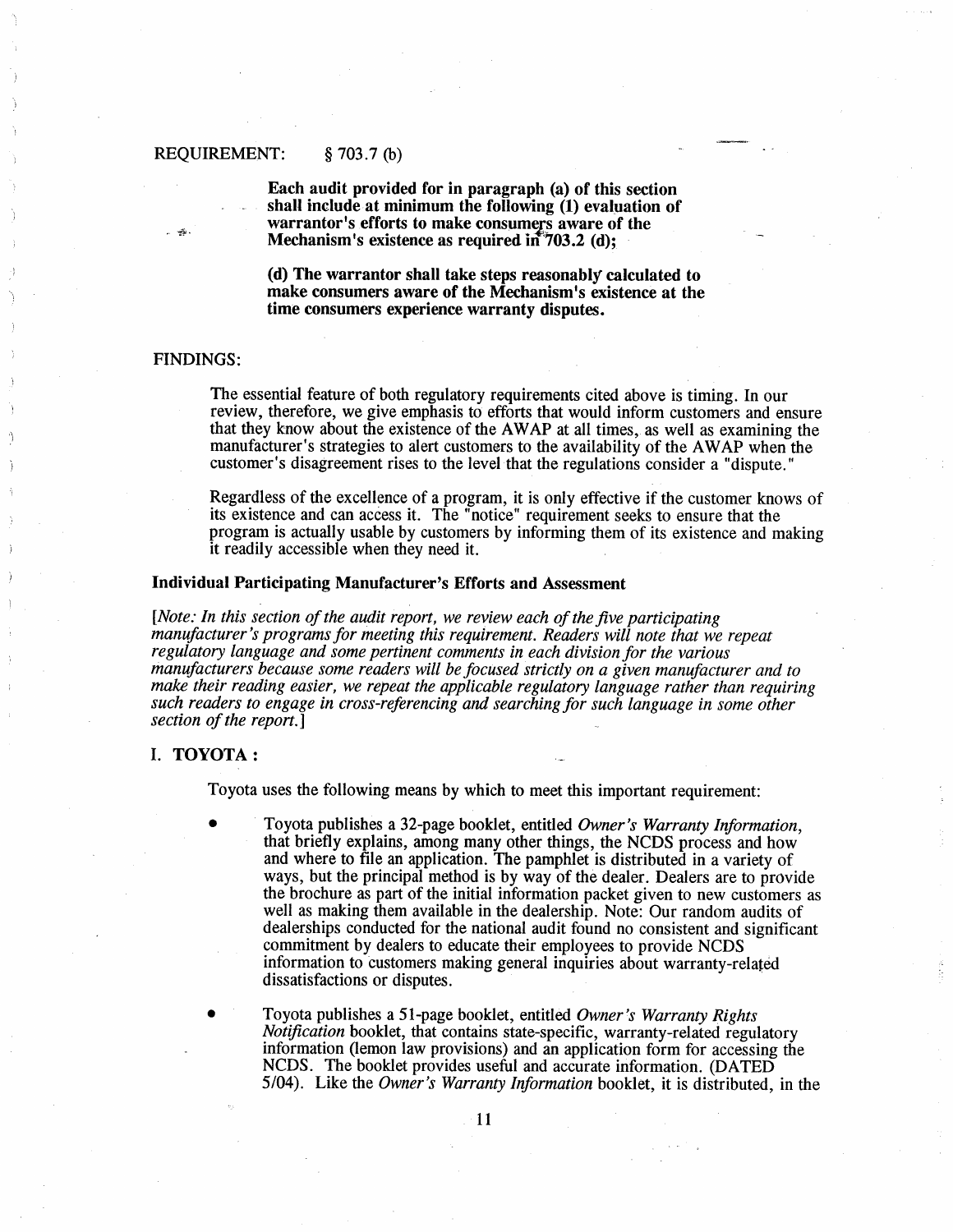main, by dealership sales personnel at the point of sale/delivery as part of the glove box kit.

There is a NCDS pamphlet (one-page tri-fold) published by Toyota that is reasonably informative about the NCDS and how to access it. The pamphlet cross-references the *Owner's Warranty Rights Notification* booklet as one of two sources for obtaining a Customer Claim Form.<sup>8</sup> Those interested in knowing about the program are referred to a toll-free telephone number where they can request a NCDS pamphlet. This one-page document is distributed primarily by the Toyota Customer Assistance Center.

Despite the manufacturer's efforts, there remains a concern about NCDS information dissemination at the dealership level where most warranty disputes arise.

In 2003 we visited three Toyota dealerships.

磁

Sterling McCall Toyota 9400 Southwest Freeway Houston, Texas 77074

Walker Toyota 8457 Springboro Pike Miamisburg, Ohio 45342

Kerry Toyota 6050 Hopeful Road Lincoln Highway Florence, Kentucky 41042

None of the dealership personnel we interviewed during our Toyota dealership visits provided any useful information about the Toyota warranty dispute mechanism in response to our inquiry concerning customer options when the customer is experiencing warranty disputes. At one dealership, the service department representative gave incorrect information detailed in the state-specific audit for the state of Ohio. The dealers' performance in these three states is contrary to the underlying intent of federal requirements of Rule 703.

We said in last year's report that:

Clearly, one of the principal reasons that the annual independent audit requirement was included in Rule 703 was to ensure that adequate consumer awareness was provided for by sponsoring manufacturers. That the original draft of Rule  $703$  was modified so as to require this audit was an outcome fostered by manufacturers who complained that the proposed alternatives were too onerous and in fact draconian. The Federal Trade Commission declined to mandate the national media campaigns and dealer incentives requirements, opting instead for voluntary efforts by the manufacturers, or their agent dealers, which

<sup>&</sup>lt;sup>8</sup> The Toyota Dispute Settlement Program pamphlet actually refers here to the Toyota Owner Manual Supplement, but it appears they mean the Owner's Warranty Rights Notification booklet. It's a mere administrative oversight, but customers could easily be confused. Fortunately the theoretical problem is mitigated by virtue of the second reference to a toll-free telephone number to Toyota Customer Assistance Center where customers may obtain a Customer Claim Form.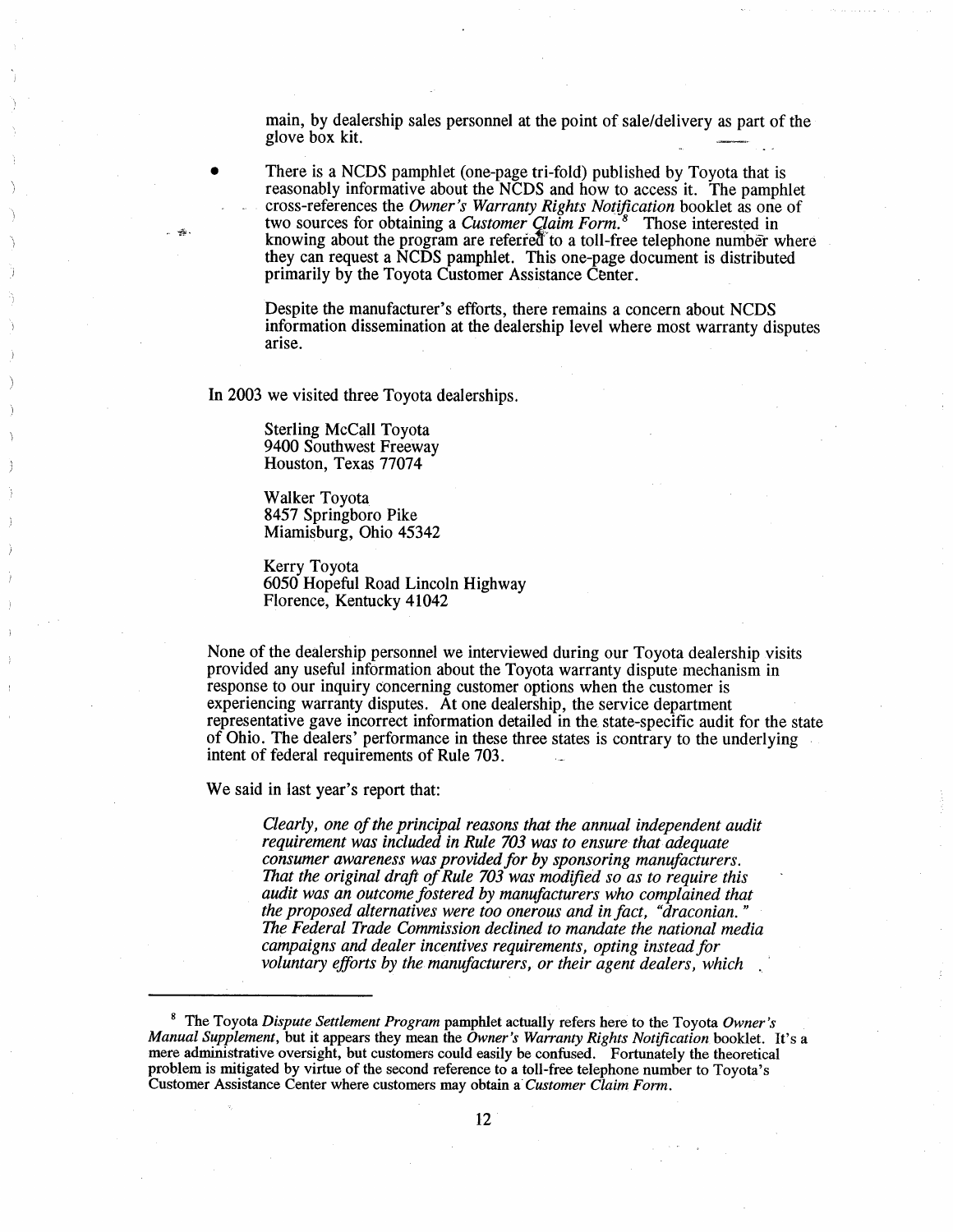would then be audited annually to ensure compliance with the stated objective of ensuring consumer awareness of the availability of theprogram. In any event, it is abundantly clear that no audit findings are complete without an evaluation of this aspect of the arbitration program since it is specifcally set forth in the administrative Rule requirements in that section identifed as the "Proceedings. " This extensive Federal Trade Commission commentary was promulgated as a fundamental part of the Rule, as is the case with all promulgated FTC Rules.

 $-\frac{\sqrt{3}}{2}$ 

Because of the varied and heavy responsibilities of service managers, they were not always available during our "secret shopper" visits to dealerships. It is predictable that the customers of dealerships whose employees are completely unaware of the NCDS will be less likely to be informed of the availability of NCDS, a situation "at variance" with the regulation's intent.

There is a toll-free phone number to the Toyota Customer Assistance that offers assistance to customers in terms of the "making customers aware " requirement. This offce is designed to facilitate an open line of communication between the servicing dealer, Toyota, and the customer. The toll-free line facilitates the NCDS by providing NCDS information to those who specifically request information about arbitration. We contacted the number and were referred to the glove box packet and the specific manual which contains a NCDS application form. The primary objective of the Toyota Customer Assistance Center is to keep the customer and Toyota working together to resolve warranty-related problems. This facet of the program operates consistent with  $\S$ 703.2(d) which allows:

703.2 (d)... Nothing contained in paragraphs (b), (c), or (d) of this section [ notice requirements] shall limit the warrantor's option to encourage consumers to seek redress directly from the warrantor as long as the warrantor does not expressly require consumers to seek redress directly from the warrantor. The warrantor shall proceed fairly and expeditiously to attempt to resolve all disputes submitted directly to the warrantor.

The information dissemination methods employed by Toyota together with the number of applications filed nationally in 2003  $(2,942)$  demonstrate that, unquestionably, many Toyota customers were made aware of the program, and for these customers , at least access is obvious.

On the other hand, our dealer inspections in several parts of the country showed a general lack of knowledge on the part of the dealer service department employees about the NCDS, and in some cases, ignorance of its very existence.

As with most programs , our visits to dealerships suggested that customers who seek assistance from their salespersons are also unlikely to receive any useful information about the NCDS. Few of the salespeople we interviewed appeared to have any knowledge of the NCDS or arbitration options in general.

We feel obligated to reiterate that the party who is in the best position to communicate with customers, at most junctures in the warranty repair context, is the servicing dealer. Unfortunately, dealers who wish to ignore their role in facilitating " fair and expeditious" warranty dispute resolution may do so with regulatory impunity, notwithstanding the efforts of Toyota.